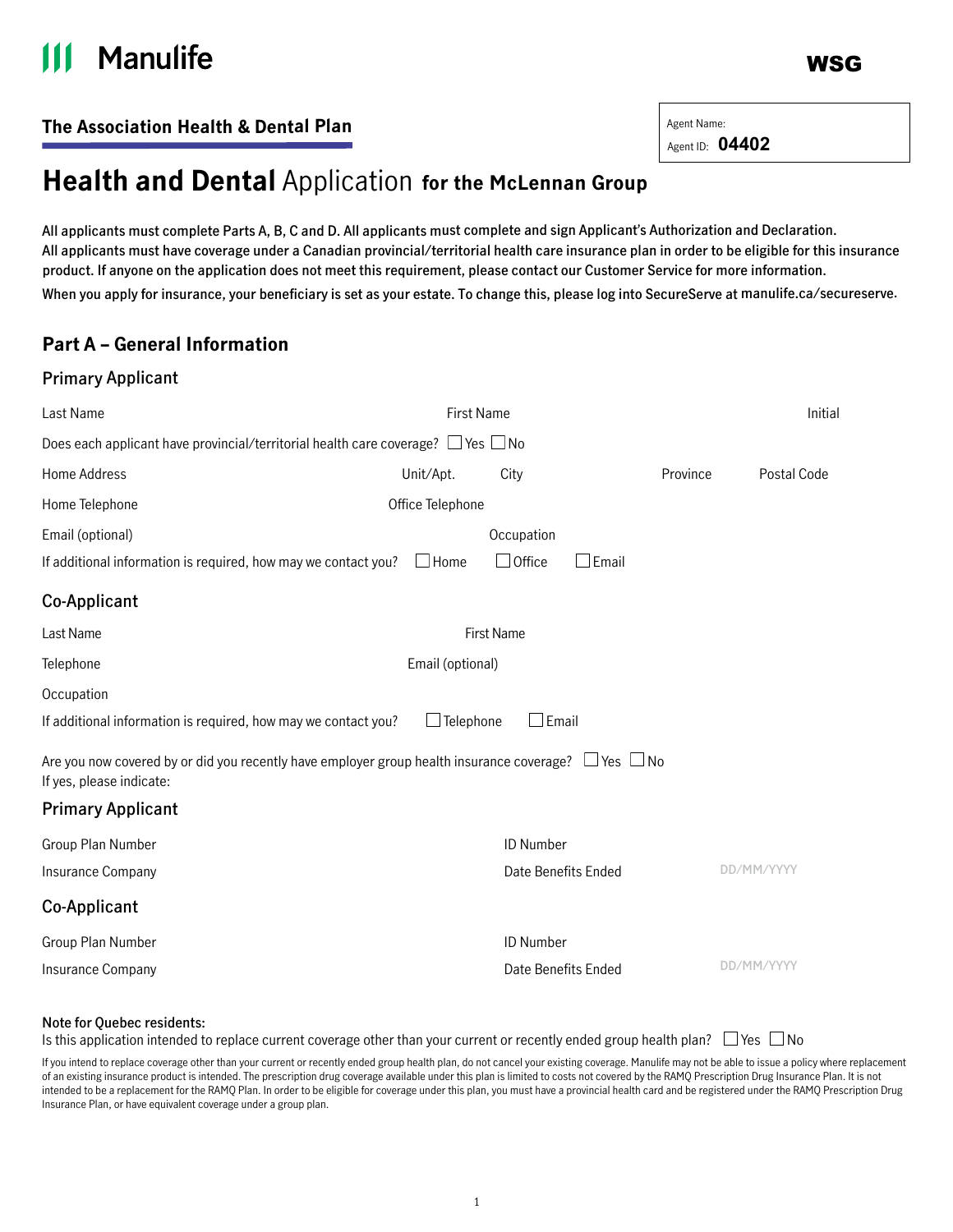### **Part B – Plan Choice**

#### **Your plan choice applies to all family members.**

I/We apply for the following Plan:

| $\Box$ Base Health and Dental Plan <sup>t</sup> | $\Box$ Silver Health and Dental Plan | $\Box$ B |
|-------------------------------------------------|--------------------------------------|----------|
|-------------------------------------------------|--------------------------------------|----------|

 $\Box$  Bronze Health and Dental Plan  $\Box$  Gold Health and Dental Plan  $\Box$  Bronze Dental Plan<sup>†</sup>  $\Box$  Gold Dental Plan<sup>†</sup>

Base Dental Plan<sup>†</sup>  $\Box$  Silver Dental Plan<sup>†</sup>

† **These plans do not require completion of the Medical Questionnaire in this application.**

### **Part C – Individuals to be Covered**

| <b>Last Name</b> | <b>First Name</b> | Code   | Sex | <b>Birth date</b><br>DD/MM/YYYY | Age | Smoker? Height   Weight<br>No. of<br>Cigarettes<br>Daily | inch/cm<br>$\Box$<br>$\Box$ | lbs/kg<br>$\Box$ $\Box$ | change<br>gain | Weight<br>in last year<br>loss | <b>Reason for</b><br>weight change |
|------------------|-------------------|--------|-----|---------------------------------|-----|----------------------------------------------------------|-----------------------------|-------------------------|----------------|--------------------------------|------------------------------------|
| Applicant        |                   | $00\,$ |     |                                 |     |                                                          |                             |                         |                |                                |                                    |
| Co-applicant     |                   | 01     |     |                                 |     |                                                          |                             |                         |                |                                |                                    |
| Dependant        |                   | 02     |     |                                 |     |                                                          |                             |                         |                |                                |                                    |
| Dependant        |                   | 02     |     |                                 |     |                                                          |                             |                         |                |                                |                                    |
| Dependant        |                   | 02     |     |                                 |     |                                                          |                             |                         |                |                                |                                    |
| Dependant        |                   | 02     |     |                                 |     |                                                          |                             |                         |                |                                |                                    |

**If you require more space to complete any part of this application, please attach a separate sheet, signed and dated.**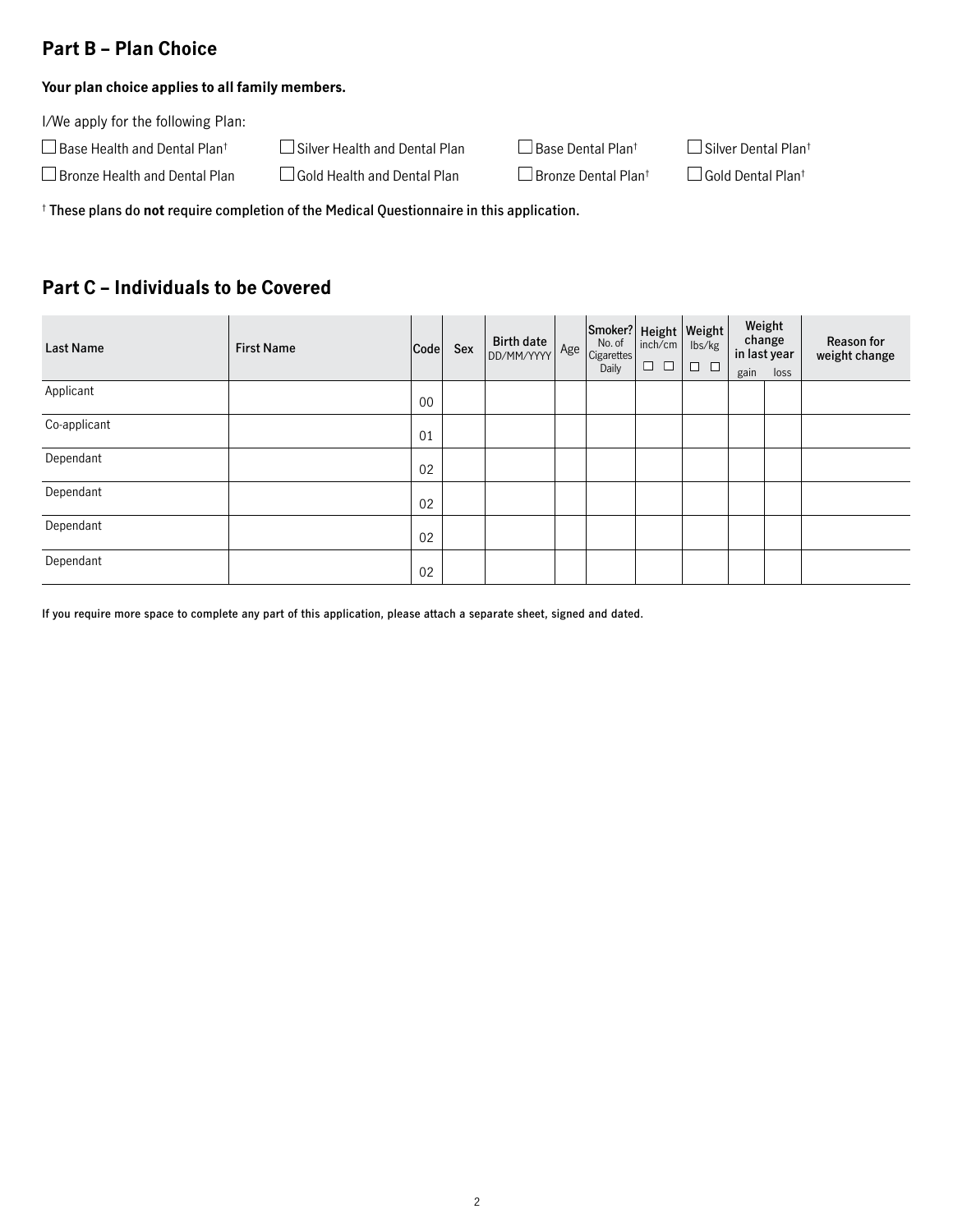### **Part D – Payment Options**

| Initial Payment:             | I/We hereby authorize Manulife to debit the initial two (2) months' premium, \$<br>Pre-Authorized Debit (PAD)                                                                                          |                           |                           |                            | , using my/our:                                                                                                                                  |
|------------------------------|--------------------------------------------------------------------------------------------------------------------------------------------------------------------------------------------------------|---------------------------|---------------------------|----------------------------|--------------------------------------------------------------------------------------------------------------------------------------------------|
|                              |                                                                                                                                                                                                        |                           |                           |                            | Important: Initial payment will be taken on the day approved (not the effective date). Future payments will be taken on the first of each month. |
|                              | Subsequent payments will be made by:                                                                                                                                                                   |                           |                           |                            |                                                                                                                                                  |
| Option #1                    | Pre-Authorized Debit (PAD)<br>PAD Billing Frequency:<br>Important: For verification purposes, we require a sample cheque marked 'VOID'.                                                                | Monthly                   |                           | Semi-Annual (2% savings)   | Annual (4% savings)                                                                                                                              |
| Option #2                    | $\Box$ Direct Billing<br>Direct Billing Frequency:                                                                                                                                                     | Semi-Annual (2% savings)  |                           | Annual (4% savings)        |                                                                                                                                                  |
|                              | Pre-Authorized Debit (PAD) Payment Information & Payment Authorization                                                                                                                                 |                           |                           |                            |                                                                                                                                                  |
|                              | Please use the following banking information:<br>$\Box$ From the cheque used to make the first payment or<br>$\Box$ As follows (only complete the information below if you do not have a void cheque): |                           |                           |                            |                                                                                                                                                  |
| Name of Account Holder       |                                                                                                                                                                                                        |                           |                           |                            |                                                                                                                                                  |
| <b>Transit Number</b>        |                                                                                                                                                                                                        | <b>Institution Number</b> |                           | <b>Bank Account Number</b> |                                                                                                                                                  |
| <b>Financial Institution</b> |                                                                                                                                                                                                        |                           | Address of Account Holder |                            |                                                                                                                                                  |
|                              | Joint Accounts: Is this a joint account requiring only one signature? $\Box$                                                                                                                           |                           | Yes<br>⊿No                |                            |                                                                                                                                                  |
|                              |                                                                                                                                                                                                        |                           |                           |                            | If more than one structure to required on withdrawels together and real the special holds account holds in this distribution this settlement of  |

**If more than one signature is required on withdrawals issued against the account, both account holders must sign this authorization.**

Non-Chequing Accounts: Since approval from my/our financial institution is required for pre-authorized payments from accounts with no chequing privileges, I/we have made prior arrangements to allow for pre-authorized payments from my/our account. Enclosed is a withdrawal slip that has been stamped by my/our financial institution allowing withdrawals to be made from my/our non-chequing account.

### **For Pre-Authorized Debit (PAD) Payment Options**

I/We hereby authorize Manulife to make a withdrawal from my/our bank account on the day on which insurance premiums are due for insurance premiums due on or after I/we sign this authorization.

Withdrawals from my/our account may be for variable amounts, as they may change in accordance with my/our insurance contract and as required to administer my/our policy. I/We waive the right to receive further notice of the amount and date of each automatic withdrawal from my/our account. If the bank or financial institution does not honour an automatic monthly withdrawal the first time it is presented for payment, Manulife may attempt to withdraw that payment again within 30 days. Manulife reserves the right to ask for an alternative method of payment if payment is not honoured. All one-time or automatic withdrawals from my/our bank account will be treated as personal withdrawals as defined by Payments Canada in Rule H-1.

I/We or Manulife may end this agreement at any time by giving 10 days' written notice. I/We understand that cancelling this PAD agreement may result in loss of insurance coverage unless Manulife receives another form of payment.

You may obtain a sample cancellation form by contacting your financial institution or through www.payments.ca. If you have any questions about withdrawals from your bank account, contact us at 1-866-842-5911 or more\_info@manulife.ca, or write to us at Manulife, PO Box 670, Stn Waterloo, Waterloo, ON N2J 4B8.

You have certain recourse rights if any debit does not comply with this agreement. For example, you have the right to receive reimbursement for any PAD withdrawal that is not authorized or is inconsistent with this PAD agreement. To obtain a form for a reimbursement claim, or for more information on your recourse rights, contact your financial institution or visit www.payments.ca.

| Signature of Account Holder       | Dated | DD/MM/YYYY |
|-----------------------------------|-------|------------|
| Second Signature if Joint Account | Dated | DD/MM/YYYY |

Account Holder Address (if different from Applicant)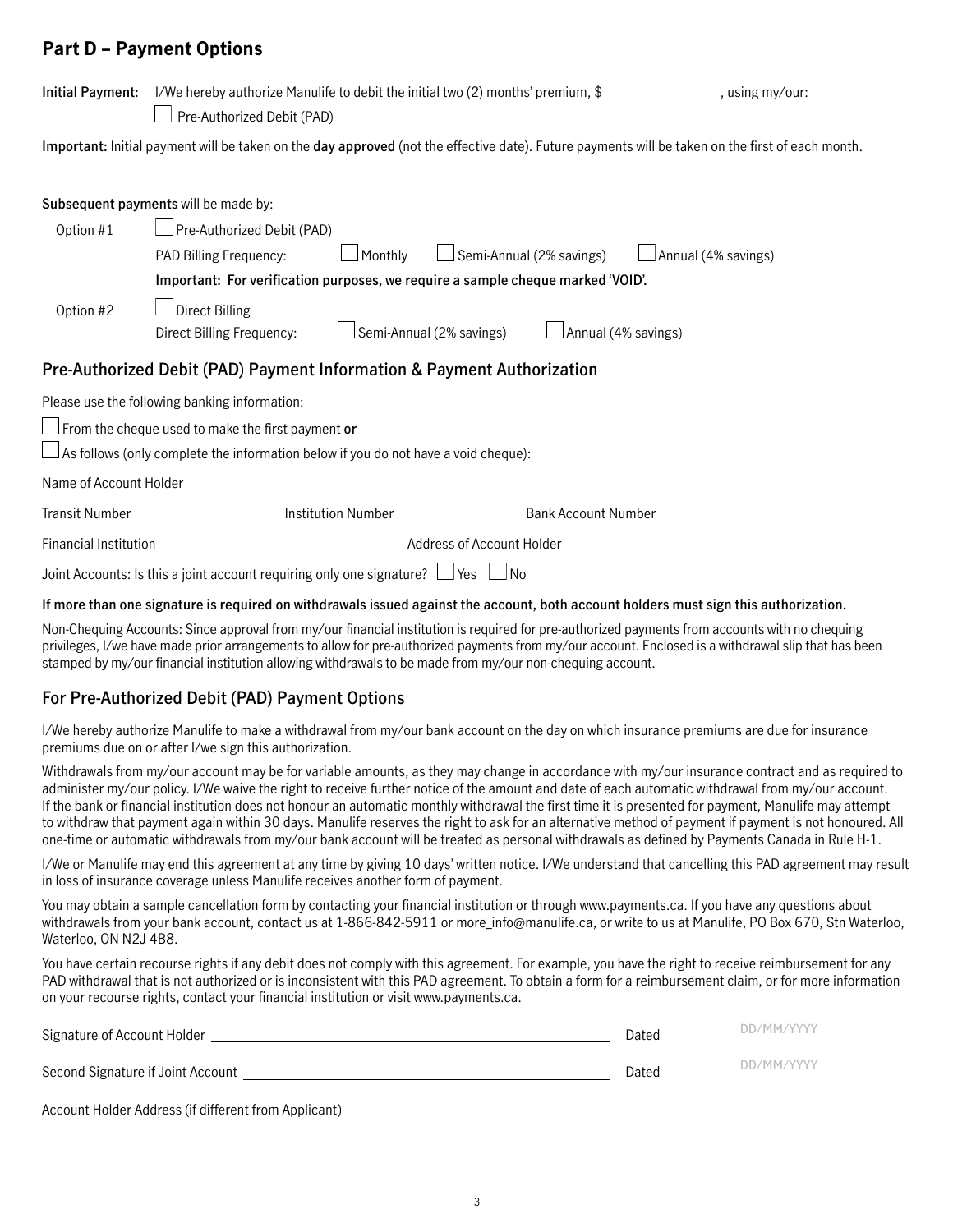### **Part E – Medical Questionnaire**

### **Must be completed for Bronze Health & Dental, Silver Health & Dental and Gold Health & Dental plans.**

Based on your or your family's medical history, coverage may be declined or modified to exclude certain conditions or be given a higher premium. Coverage will commence no earlier than the first of the month following final approval of this application and receipt of first premium payment.

### **All applicants must complete and sign the Applicant's Authorization and Declaration.**

#### **Additional medical information may be required to underwrite your application. If you require more space to complete any part of this application, please attach a separate sheet, signed and dated.**

### **Pre-existing Illness Or Conditions Ineligible for Coverage**

Please note this is a partial list of the most common ineligible conditions and there may be other conditions ineligible for coverage.

- pending investigations, tests or surgery
- heart attack, angina, stroke, atrial fibrillation
- coronary artery disease, peripheral vascular disease, aneurysm
- angioplasty or coronary artery bypass grafting
- diabetes diagnosed prior to age 50 (excluding gestational diabetes fully resolved)
- cancer diagnosed and/or treated within the last ten years
- anxiety, depression or mood disorder with recent treatment initiated or dosage change; recent hospitalization or time off work
- Alzheimer's disease, dementia, Parkinson's, multiple sclerosis
- Huntington's disease, muscular dystrophy
- AIDs or HIV positive
- Down's syndrome, cerebral palsy, cystic fibrosis, spina bifida
- Drug/alcohol abuse within last five years

### **For Quebec residents only:**

If you are mailing your Health Declaration to Manulife separately, please complete the following:

| Applicant's Last Name | <b>First Name</b> | Initial | Telephone |
|-----------------------|-------------------|---------|-----------|
|                       |                   |         |           |

### **Medical Declaration**

1. Name of physician or health care worker who holds the majority of your medical records:

Applicant:

Co-Applicant:

Children:

Provide the date and reason you, your co-applicant and your children last consulted with a physician or health care worker, including walk-in clinic or tele-health consultations:

Applicant:

Co-Applicant:

Children: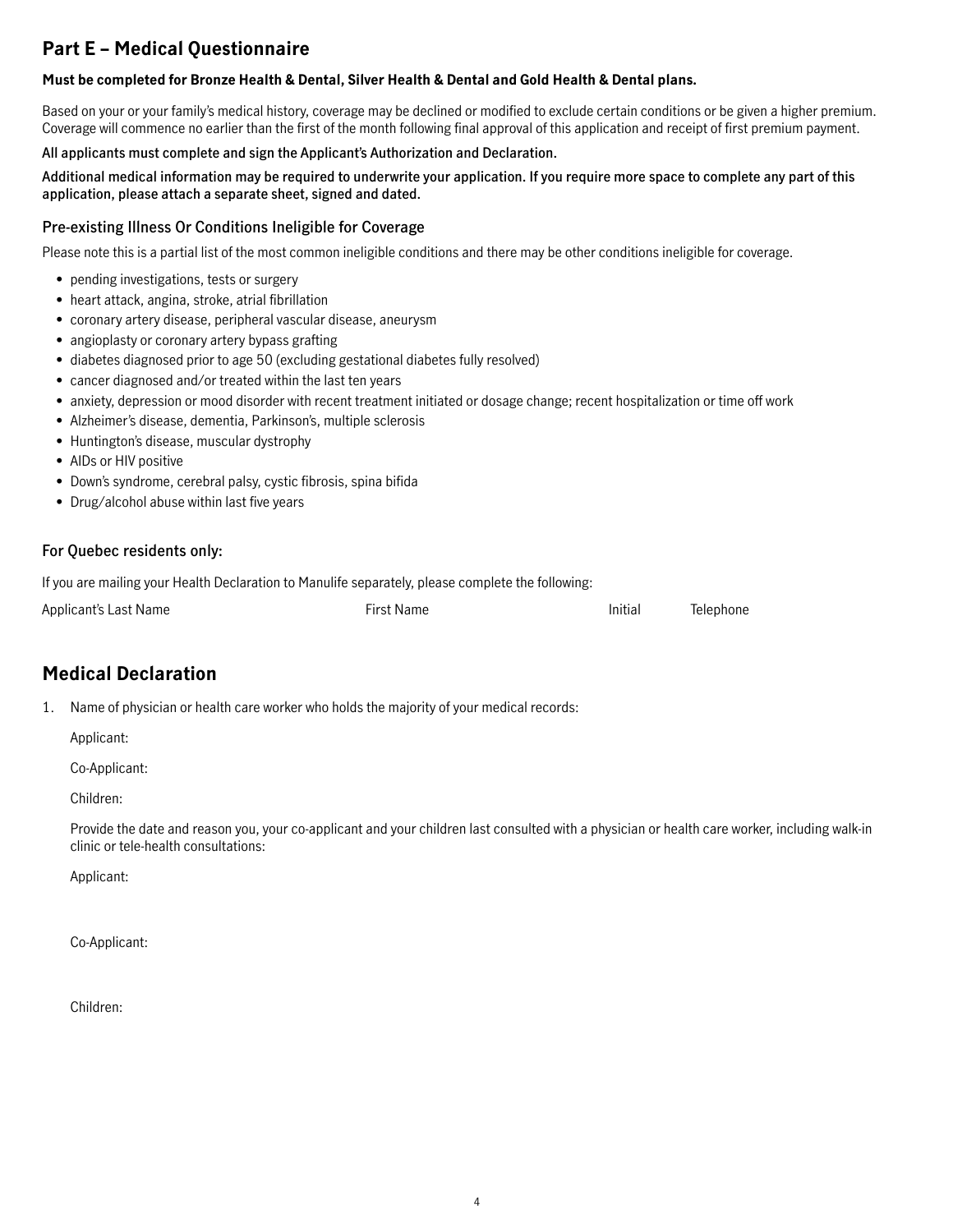### **Medical Declaration**

**IMPORTANT: Any reference to testing, tests, test results, or investigations in this section excludes genetic tests. Genetic test means a test that analyzes DNA, RNA or chromosomes for purposes such as the prediction of disease or vertical transmission risks, or monitoring, diagnosis or prognosis.**

 **Applicant Co-Applicant Child(ren)** YES NO | YES NO | YES NO

 $\mathcal{L}^{\mathcal{L}}$ 

 $\Box$ 

- 2. Do you have any symptoms or concerns for which you have not yet consulted a doctor or health care worker?
- 3. In the **last 5 years**, have you, your co-applicant or children:

| a) had any doctor or health care worker recommend any tests, treatment, examination, surgery    |
|-------------------------------------------------------------------------------------------------|
| (including day surgery), hospitalization, or referrals that have not been completed or are you, |
| your co-applicant or children currently awaiting test results?                                  |

- b) been disabled and/or unable to perform normal daily activities from any cause for at least 2 consecutive weeks?
- 4. Are you currently using any prescribed medication, medical equipment or testing device or do you expect to do so in the **next 3 months** (exclude birth control, medication for cold or flu)?
- 5. For the following questions have you, your co-applicant or children ever had any consultation with any doctor or health care worker about:

a) High blood pressure or high cholesterol?

- b) Heart attack, stroke, transient ischemic attack (TIA), chest pain, or other heart or circulatory disease or disorder?
- c) Chronic pain, any back, joint or musculoskeletal pain or disorder, fibromyalgia, gout, arthritis, rheumatoid arthritis, lupus, scleroderma, osteopenia/osteoporosis, or paralysis, weakness or numbness?
- d) Crohn's disease, colitis, ulcerative colitis, irritable bowel disorder, acid reflux, cirrhosis, hepatitis including carrier state, or other stomach, bowel, pancreas or liver disorder?
- e) Depression, anxiety, stress, sleep disorder, attention deficit disorder (ADD), eating disorder, autism or any other psychological or emotional disorder?
- f) Epilepsy, multiple sclerosis, Alzheimer's disease, dementia, Parkinson's disease, or any other nervous system disease or disorder?
- g) Headaches or migraines?
- h) Alcohol or drug abuse, or any addiction?
- i) Allergies, asthma, bronchitis, emphysema, chronic obstructive pulmonary disease (COPD), sleep apnea, or other respiratory disease or disorder?
- j) Testing or treatment (including prophylactic treatment), for AIDS or HIV (exclude routine negative testing for pregnancy, blood donation, immigration or insurance)?
- k) Cancer, tumor, leukemia or lymphoma, or any cyst(s) or growth(s)?
- l) Acne, rosacea, eczema, psoriasis, or other skin disease or disorder?
- m) Infertility or assisted conception, polycystic ovary syndrome (PCOS), or other breast or reproductive disorder?
- n) Kidney disease or disorder, interstitial cystitis or other bladder disorder, benign prostatic hyperplasia or other prostate disorder, genital herpes or any other sexually transmitted diseases or infections (STDs or STIs)?
- o) Diabetes or elevated blood sugar, hyperthyroid, hypothyroid, pituitary disorder, or other endocrine disease or disorder?
- p) Cataract(s), glaucoma, loss of vision, impaired hearing, tinnitus, any balance disorder, or other eye or ear disease or disorder?
- 6. Are you or your co-applicant currently pregnant?

If yes, have you or your co-applicant ever experienced complications with current or any prior pregnancy?

**DD/MM/YYYY** Please provide the expected delivery date:  $\Box$ D/MM/YYYY and pre-pregnancy weight (include lb. or kg.):

If you have answered yes to any of these questions, please provide full details below:

| Question | Details, diagnosis if known, treatment history, testing dates, reason for tests, results of tests, recurrence and names of all attending doctors. |
|----------|---------------------------------------------------------------------------------------------------------------------------------------------------|
|          |                                                                                                                                                   |
|          |                                                                                                                                                   |
|          |                                                                                                                                                   |
|          |                                                                                                                                                   |
|          |                                                                                                                                                   |
|          |                                                                                                                                                   |
|          |                                                                                                                                                   |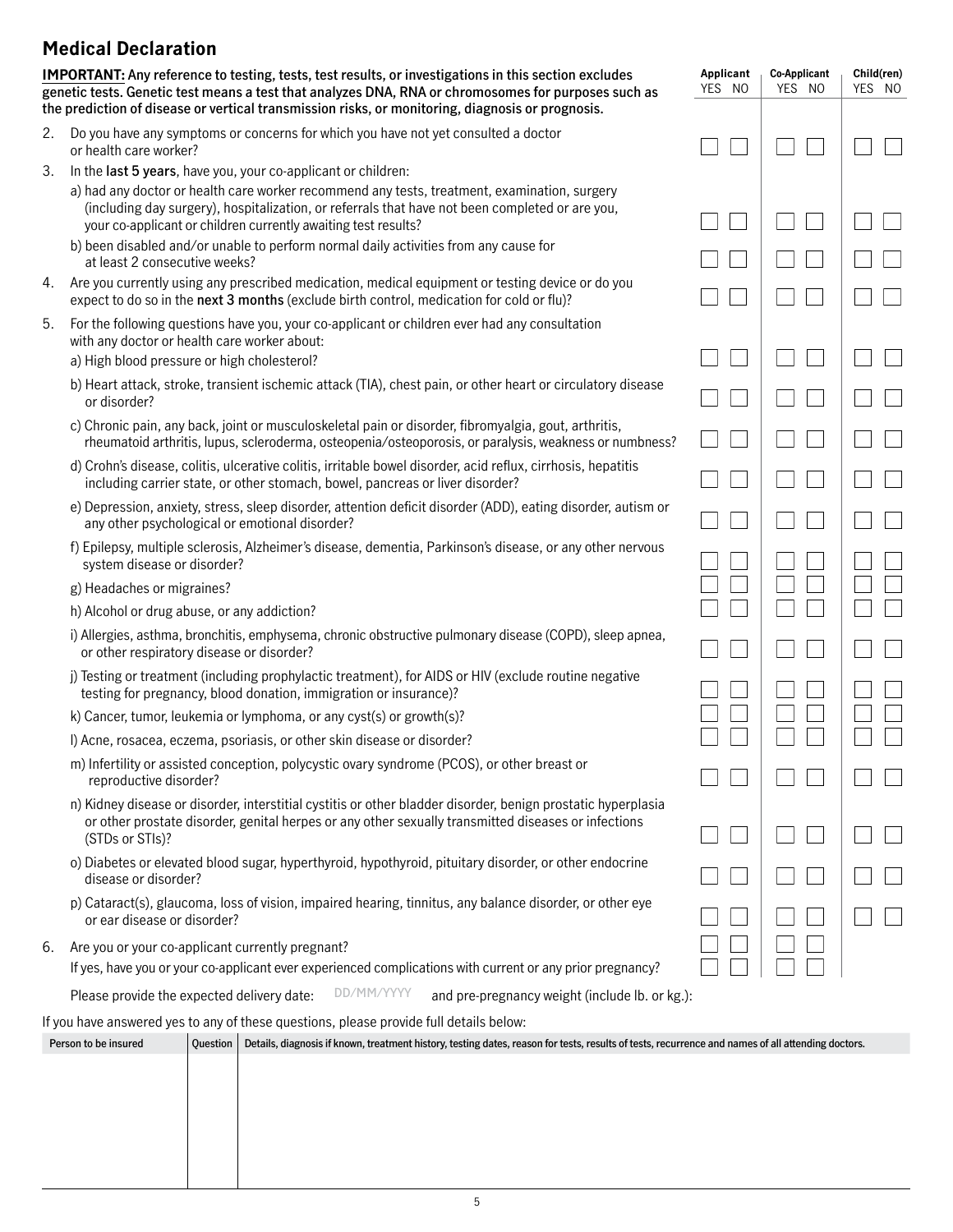### **Personal Information Statement**

In this Statement, "you" and "your" refer to the plan member or holder of rights under the contract, the insured and the parent or guardian of any child named as insured who is under the legal age for providing consent. "We", "us", "our" and "the Company" refer to The Manufacturers Life Insurance Company and our affiliated companies and subsidiaries.

Updates to this Statement and further information about our privacy practices are posted to [www.manulife.ca](http://www.manulife.ca).

We collect, use, verify and disclose your personal information for identified purposes, and only with your consent, or as permitted or required by law. By selecting submit or by signing the application, you give your consent for us to collect, use and disclose your personal information, as set out in this Personal Information Statement. Any alterations to the consent must be agreed to in writing by the Company.

### **What personal information do we collect?**

Depending on the product you have applied for, we collect specific personal information about you such as:

- Identifying information such as your name, address, telephone number(s), email address, date of birth, or driver's licence
- Medical information that any organization or person has about you
- A copy of all driving-related information from provincial or territorial Motor Vehicle Divisions
- A personal investigation, financial information, credit bureau report and/or consumer report from other organizations, persons or sources that have any information or records about you
- Information about how you use our products and services, and information about your preferences, demographics and interests
- Banking data to administer benefits
- Other personal information we may require to administer our business relationship with you

We use fair and lawful means to collect your personal information.

#### **Where do we collect your personal information from?**

- Your completed applications and forms
- Other interactions between you and the Company,
- Other sources, such as:
	- Your advisor or authorized representative(s)
	- Third parties with whom we deal in issuing and administering your plan now, and in the future
	- Public sources, such as government agencies, and Internet sites
	- Health care professionals, including medical practitioners, health care institutions, pharmacies and any other medically related facilities
	- Other insurance carriers
	- Administrators of government benefits and other benefit programs

### **What do we use your personal information for?**

We will use your personal information to:

- Help us properly administer the products and services that we provide and to manage our relationship with you
- Confirm your identity and the accuracy of the information you provide
- Evaluate your application, and issue and administer the rights under the plan
- Comply with legal and regulatory requirements
- Understand more about you and how you like to do business with us
- Analyze data to help us understand our customers better so we can improve the products and services we provide
- Determine your eligibility for, and provide you with details of, other products or services that may be of interest to you

### **Who do we disclose your information to?**

- Persons and other parties with whom we deal in issuing and administering your plan now, and in the future
- Authorized employees, agents and representatives
- Any person or organization to whom you gave consent
- People who are legally authorized to view your personal information
- Service providers who require this information to perform their services for us (for example data processing, programming, data storage, market research, printing and distribution services, paramedical and investigative agencies)
- Your medical doctor

The abovementioned people, organizations and service providers are both within Canada and jurisdictions outside Canada, and would therefore be subject to the laws of those jurisdictions.

Where personal information is provided to our service providers, we require them to protect the information in a manner that is consistent with our privacy policies and practices.

### **How long do we keep your information?**

The longer of:

- The time period required by law and by guidelines set for the financial services industry, and
- The time period required to administer the products and services we provide.

#### **Withdrawing your consent**

You may withdraw your consent for us to use your personal information to provide you with other service or product offerings, excluding those mailed with your statements.

You may not withdraw your consent for us to collect, use, retain or disclose personal information we need to issue or administer the plan unless federal or provincial laws give you this right. If you do so, a plan may not be issued and benefits will not be payable under the contract or we may treat your withdrawal of consent as a request to terminate the contract.

If you wish to withdraw your consent, phone our customer care centre at 1-877-268-3763, or write to the Privacy Officer at the address below.

#### **Accuracy and access**

You will notify us of any change to your contact information. You have the right to access and verify your personal information maintained in our files, and to request any factually inaccurate personal information be corrected, if appropriate. If you have a question, a concern, wish to receive more information about parties who have access to your information or about our privacy policies and procedures, and/or wish to review your personal information in our files or correct any inaccuracies, you may send a written request to:

**Privacy Officer Manulife P.O. Box 1602 500 King Street North Waterloo, ON N2J 4C6**

#### [Privacy\\_office\\_canadian\\_division@manulife.com](mailto:Privacy_office_canadian_division%40manulife.com?subject=)

Please note the security of email communication cannot be guaranteed. Do not send us information of a private or confidential nature by email. By contacting us via email you are authorizing us to communicate with you by email.